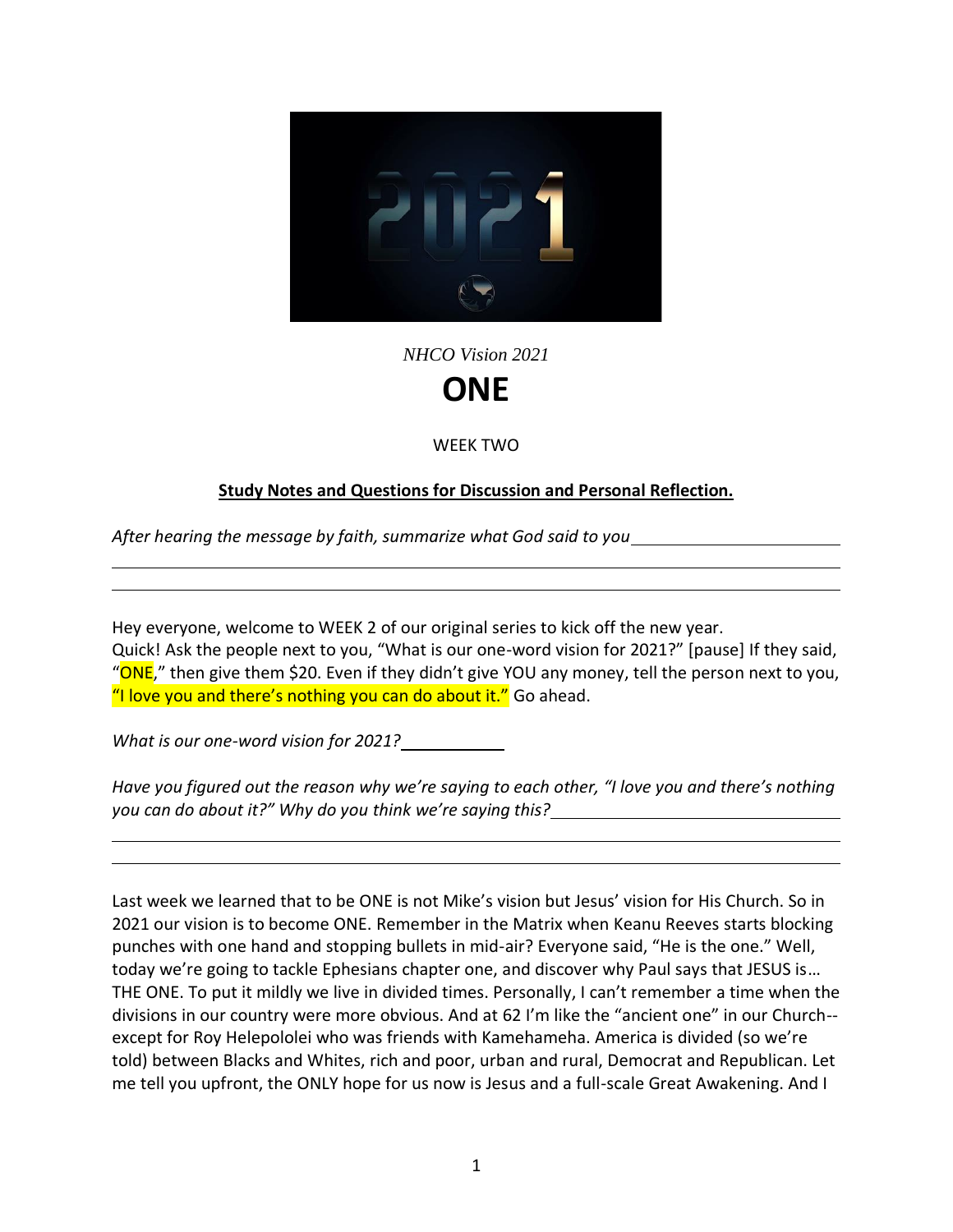can tell you with 100% prophetic certainty that Jesus will come back and make everything right when He returns.

*Any thoughts or comments on the divided times we live in?*

But let's get back to DIVISION. How did we get so DIVIDED? How does DIVISION happen? For the answer to this super important question, you just look at the word, DIVISION. DIVISION: DI-vision. "Di" means "two:" TWO VISIONS

So DIVISION occurs when you have TWO VISIONS. It's like the book of Judges in the world today: every man did what was right in his own eyes. Everyone has their own vision, and they're doing their own thing. So dis one braddah like go Highway Inn, but da adda braddah he like go Uncle's Fish Market. So one braddah get one nice pitcha in his mind fo eat da ono lau lau at Highway Inn, wit da pipikaula, and poi, and Hawaiian sweet roll, potato-mac salad and da pumpkin haupia shortbread. You see da pitcha? Das da vision right dea. Da broke da mout vision! He like go Waipahu right now! But da adda braddah, he get one different pitcha in his mind. He like make fancy high maka maka kine. He no like go Waipahu--get too many Filipinos. He like go Pearlridge wit da Japani. He like sit down in one fancy reshtaurant whea da lady goin say, "Good evening, welcome to Uncle's Fish Market. How many in your party?" And he like eat da sashimi, wit da deep fried calamari, and drink one Uncle's Mai Tai. You see dat? Dis braddah get one different pitcha in his mind! So one braddah like take his opu to Waipahu but da adda braddah like take his to Pearlridge. TWO VISIONS. How we goin figgah dis out? Jun ken po? Yell and scream at each adda? O mo worse, SCRAP! Trow! Beef! Nah, no need. Cuz one o deez braddahs is da faddah! And da faddah wen tell his son, "Boy, you get money fo eat at Uncle's o wut?" "Uhh, no, dad." "Kden, I treat you Highway Inn den." "We go." And everybody's opu wen live happily evah aftah. If you didn't understand a word I said, go talk to Pastor Earl. Basically, DIVISION happens when you have TWO VISIONS.

*What is division? Why does it happen?*

## And here it is,

"UNITY happens when we SUBMIT our visions to the AUTHORITY of GOD the FATHER."

Jesus demonstrated this perfectly last week when we talked about Gethsemane. Of course He didn't want to die. "Take this cup from Me," Jesus prayed. But immediately, without hesitation, in the same breath He prayed, "but let Your will be done not mine." (Luke 22:42) Jesus was ONE with the Father because Jesus ONLY wanted to do the Father's will, never His own. No, you didn't catch that. I said, "Jesus was ONE with the Father because Jesus ONLY wanted to do the Father's will, never His own." Can I get an amen? Jesus did this His entire life. He wasn't about to change when He reached the END of His life. How about us? If we continue to insist on doing it our way, we will never be ONE with the Father. AND, we will never be ONE with each other. DIVISION happens when we have TWO VISIONS. "UNITY happens when we SUBMIT our visions to the AUTHORITY of GOD the FATHER."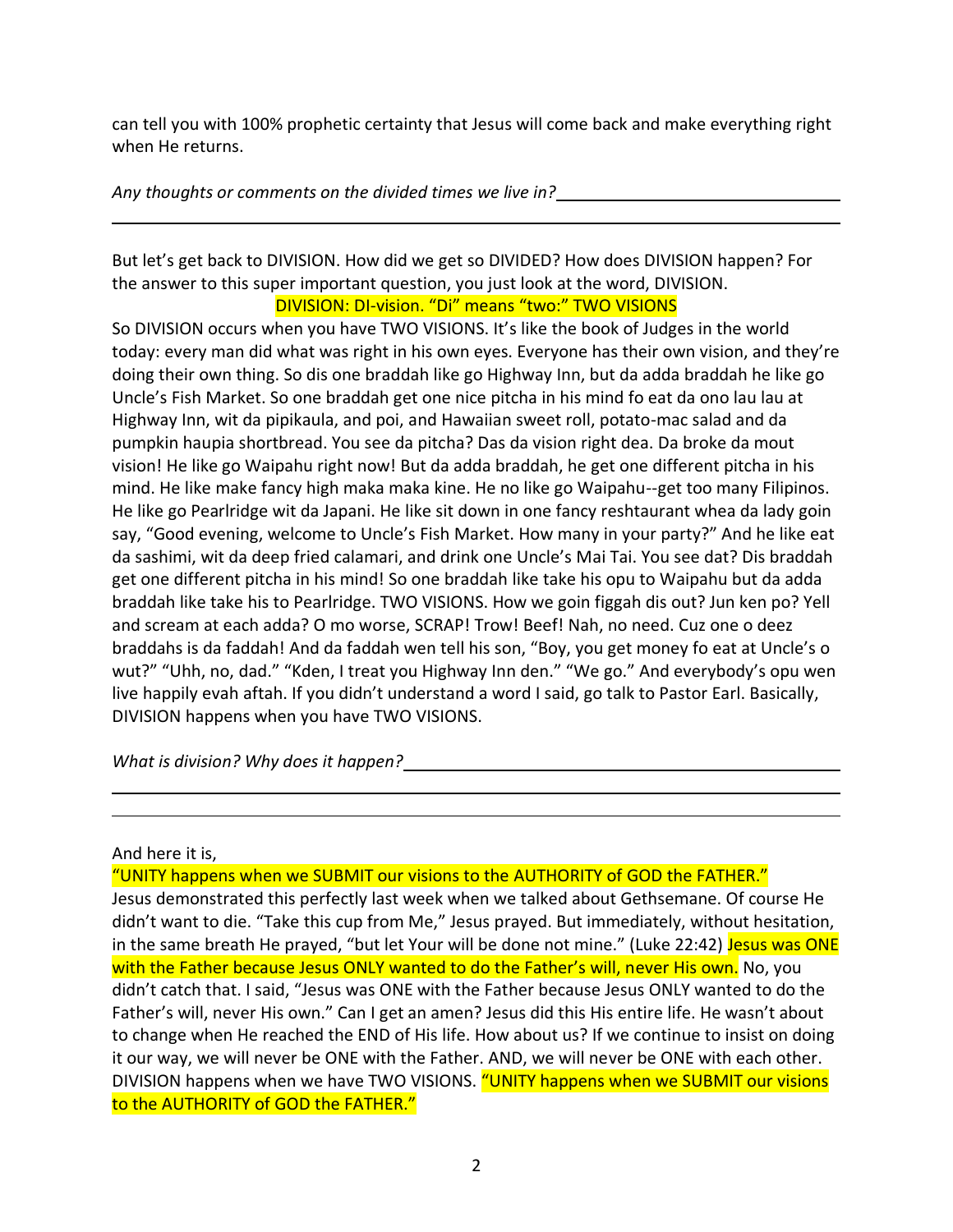The Apostle who truly understood this vision and gave us a step by step manual on how to proceed is the Apostle Paul in his Letter to the Ephesians. Let's read this together: "All praise to God, the Father of our Lord Jesus Christ, who has blessed us with every spiritual blessing in the heavenly realms because we are united with Christ... And the church is his body; it is made full and complete by Christ, who fills all things everywhere with himself" (Ephesians 1:3, 23 NLT).

Some quick background on Ephesus: Ephesus was a major port city located in modern-day Turkey. Paul planted this Church on his third missionary journey then continued to minister there for over 2 years. Anybody see Wonder Woman 84 yet? Well, for you Wonder Woman fans one legend claims that Ephesus was founded by the Amazons and named after the Amazonian Queen Ephesia. In Ephesus Paul was moving in the supernatural power of the Holy Spirit. If you touched Paul with a handkerchief then touched a sick person with that handkerchief the person would get healed. Remember the Seven Sons of Sceva? That was in Ephesus. (Read Acts 19.) A full-scale Spiritual Awakening broke out and people were forsaking their pagan idols, piling their books of enchantment in the streets, and setting them on fire. Needless to say this upset the local economy and people started rioting in the streets against the Christians. (Sound familiar?) They finally calmed down when they realized this might upset Rome. Paul and the Ephesian Church were ONE. They truly loved one another, and they were very close, just like us here at New Hope. Paul's deep and loving relationship with them was especially evident when he said his final farewell in one of the most moving passages in all the Bible. They knew in their hearts this would be the last time they would ever see each another this side of Heaven. Then Luke wrote these words:

"<sup>36</sup> When (Paul) had finished speaking, he knelt and prayed with them. <sup>37</sup> They all cried as they embraced and kissed him good-bye. <sup>38</sup> They were sad most of all because he had said that they would never see him again. Then they escorted him down to the ship" (Acts 20:36-38 NLT).

*What happened when Paul planted the Ephesian Church? Describe the relationship Paul had with the saints at Ephesus.*

The Ephesian Church was not a Jewish Church. This was a Greek city under Roman occupation. The revival brought every kind of person into this fellowship. There were Jews, Greeks, Romans, and likely other ethnicities as well, just like we saw on the Day of Pentecost. Their leaders had names like Gaius and Aristarchus. The Ephesian Church overcame RACISM in their day. Let me say that again: The Church at Ephesus overcame RACISM during a very racist time in human history. How did this happen?

Remember how DIVISION happens. TWO VISIONS. But UNITY happens when we all come under the FATHER'S ONE VISION. So BEFORE they believed in Christ, who did the Greeks worship as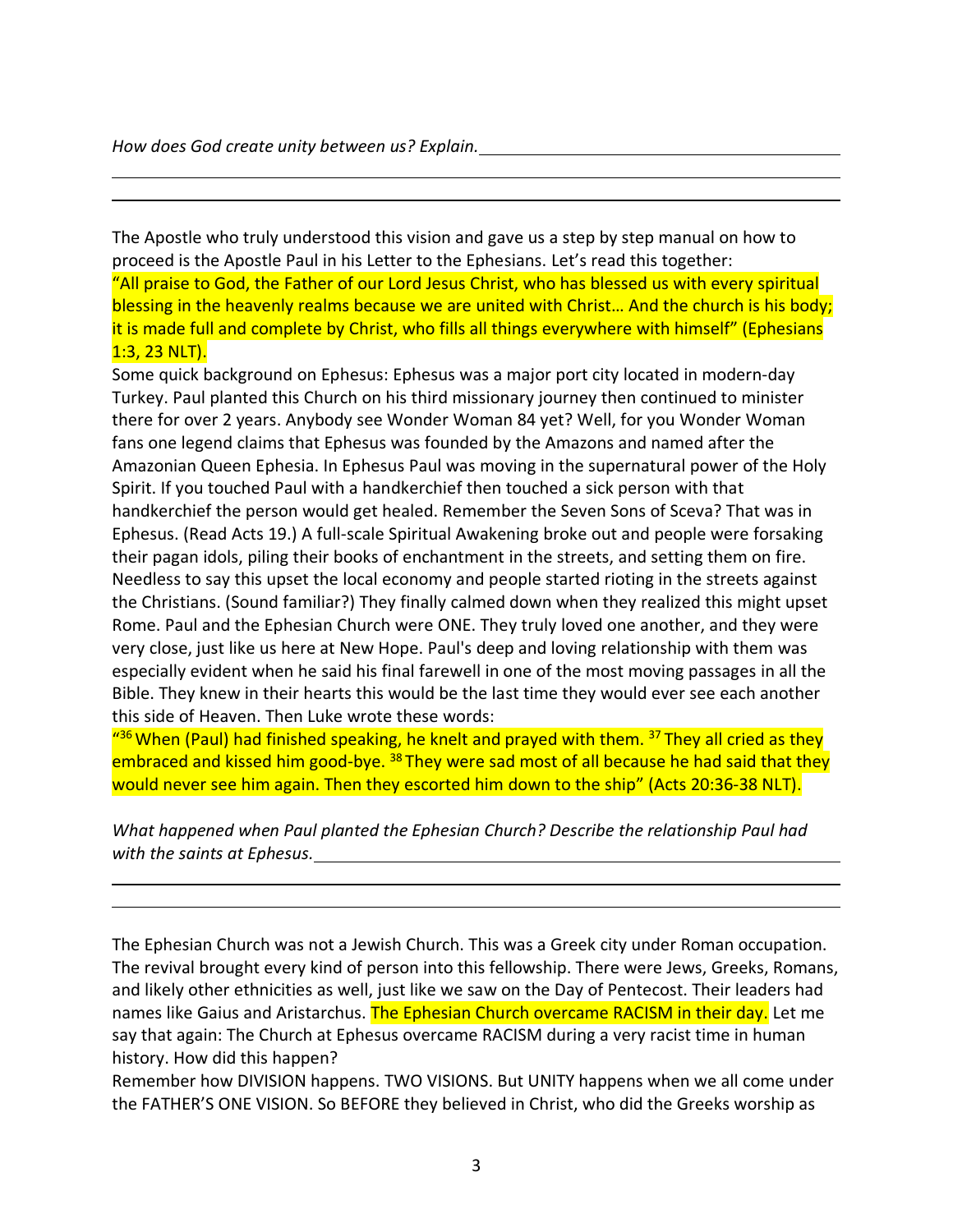god? Remember, your basic Greek mythology: Zeus, Ares, Poseidon. How about the Romans? Well, their gods were pretty much the exact same gods as the Greeks with different names: Zeus became Jupiter. Ares is Mars. Poseidon is Neptune. And so forth. And Jews? They worshiped one God, Yahweh. Whether we realize it or not, the most important thing about you is THE GOD YOU WORSHIP. Your god is the highest authority in your life. If your god tells you to do something, you don't want to risk angering him or he won't let it rain, your crops won't grow, and you and your people will starve. So if your god tells you to attack and kill other people, then you better do it or you won't be blessed. You are afraid that your god might smite you. So a person's god is the most important thing about that person. It's no different today. People today have their own opinions, even their own version of reality. Today people have essentially made themselves into gods. We are dealing with extreme division today because we have billions of gods running around trying to make the world in their own image. Billions of gods roam the Earth today forcing their will on others.

*What caused division in the city of Ephesus? Why is a person's god the most important thing about that person?*

*What do we mean that "billions of gods" are roaming the world today? Why is that important?*

But the Ephesians experienced the supernatural love and power of the God that Paul was talking about. The Holy Spirit in Paul healed them when their pagan gods did nothing. The Holy Spirit delivered them from evil and demonic powers when their pagan gods could not. And when they came to fellowship, the Christians lived as one. They accepted them, loved them, shared what they had with them. And Paul taught them that Jesus was not angry or vengeful or terrifying. Jesus was not flawed or jealous like Zeus. He was not out to destroy them like Mars. Instead Paul taught them that Jesus loved them and that He came in human form to die for their sins so they could become one with the Father. And like I said the Ephesians got so excited about meeting Jesus that a full-scale Spiritual Awakening took place. They completely and totally abandoned their pagan gods and worshiped Jesus now. These Greeks no longer worshiped Zeus. These Romans no longer worshiped Jupiter. And these Jews received a complete picture of the love and graciousness of Yahweh. So Jews, Greeks, and Romans set aside their old beliefs and misconceptions, united with Christ, who united them to the Father. Now they all worshiped GOD together AS ONE.

"UNITY happens when we SUBMIT our visions to the AUTHORITY of GOD the FATHER."

*How did Paul and the Ephesian Church overcome their personal divisions? Explain.*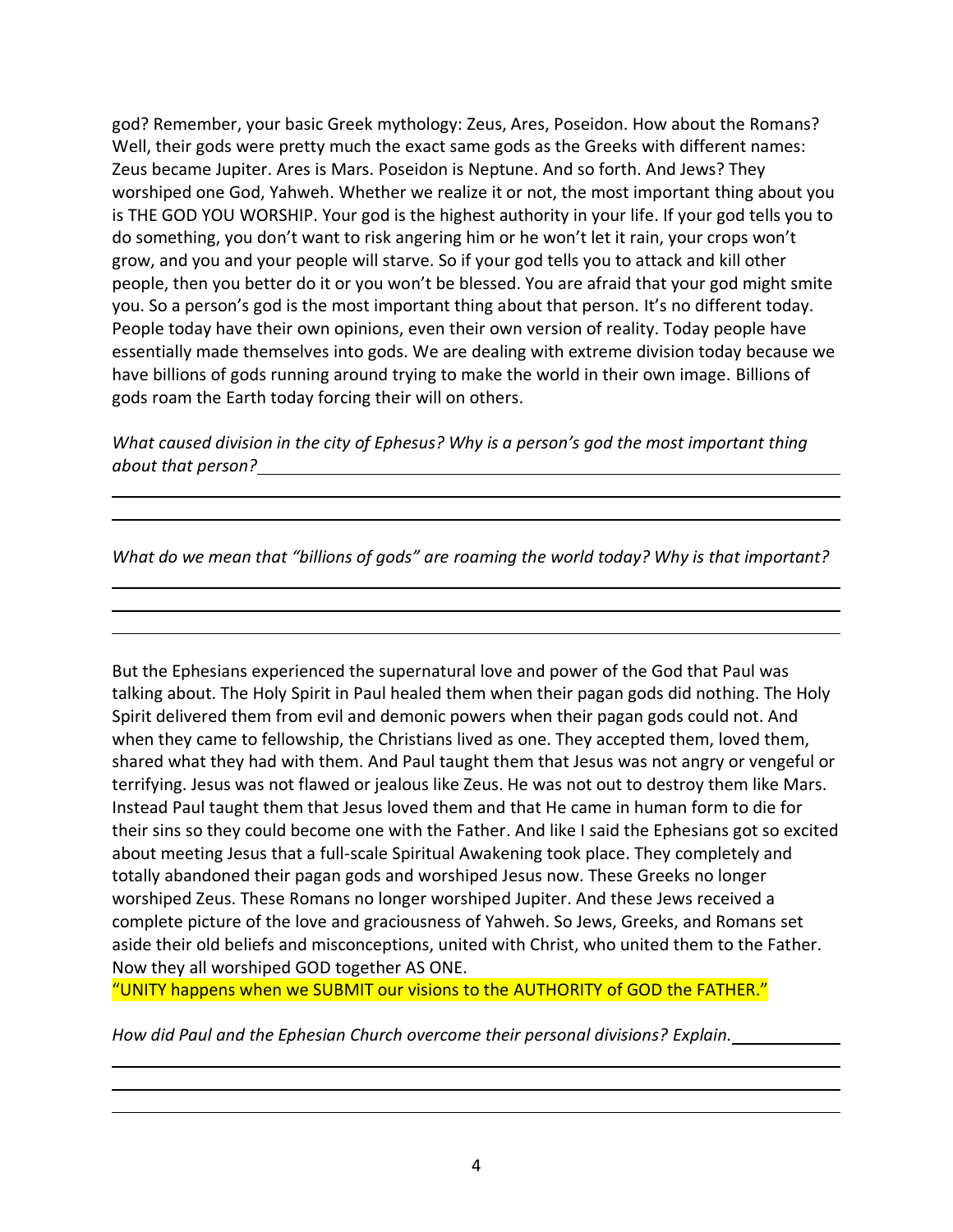So now they understood that being a Greek or a Roman or a Jew was not EVEN as important as being a CHRISTIAN. So here's the thing about believing in Zeus and Jupiter. Greeks and Romans both believed these gods lived on Mount Olympus. Only gods could live there. So no humans allowed. Not even Percy Jackson and the Olympians. But Paul introduced them to what REALLY happens when we are united with Christ, a completely different kind of relationship with God.

## Let's read this:

"<sup>19</sup> I also pray that you will understand the incredible greatness of God's power for us who believe him. This is the same mighty power <sup>20</sup> that raised Christ from the dead and seated him in the place of honor at God's right hand in the heavenly realms... <sup>6</sup> For he raised us from the dead along with Christ and seated us with him in the heavenly realms because we are united with Christ Jesus" (Ephesians 1:19-20; 2:6 NLT).

Jews are blown away when they hear this because they knew they were dead meat if they approached the Presence of Yahweh without the proper sacrifice. Greeks and Romans are blown away because they never heard of a God who loved and cared for them, much less wanted to be WITH them in the Heavenly Realm. So why do we say Jesus is THE ONE? Remember the revelation from last week? The people of God are called Hebrews, or IVRI, because our God allows us to achieve IMPOSSIBLE crossings. Against all odds the IVRI CROSSED the Red Sea and escaped certain death. Against all odds the IVRI CROSSED the Jordan River into the Promised Land. Well, the most IMPOSSIBLE CROSSING OF ALL is to enter the Heavenly Realm. No mortal can achieve this. You may have heard all your life that if you believe in Jesus you will know for sure that you will go to Heaven when you die. But what Paul is revealing to the Ephesians is that your SPIRIT is in Heaven RIGHT NOW. How? By the same power that raised Jesus from the dead. God the Father raised the Son from the dead and seated Him at the Father's right hand. And when we believe in Jesus OUR SPIRIT is raised from the dead, and we are seated with the Son at the right hand of the Father. This is why Jesus is THE ONE.

*What does "Hebrew" (Ivri) mean again?*

*Why do we say that Jesus the Messiah is "The One?"*

*Describe the "crossing" that we experience when we follow Jesus?*

Now follow closely and receive this incredible revelation. When Paul first arrived at Ephesus, BEFORE the Spiritual Awakening occurred, he found some believers who were sympathetic to what he was saying. But there was something about them, something incomplete, something missing. Finally Paul asked them: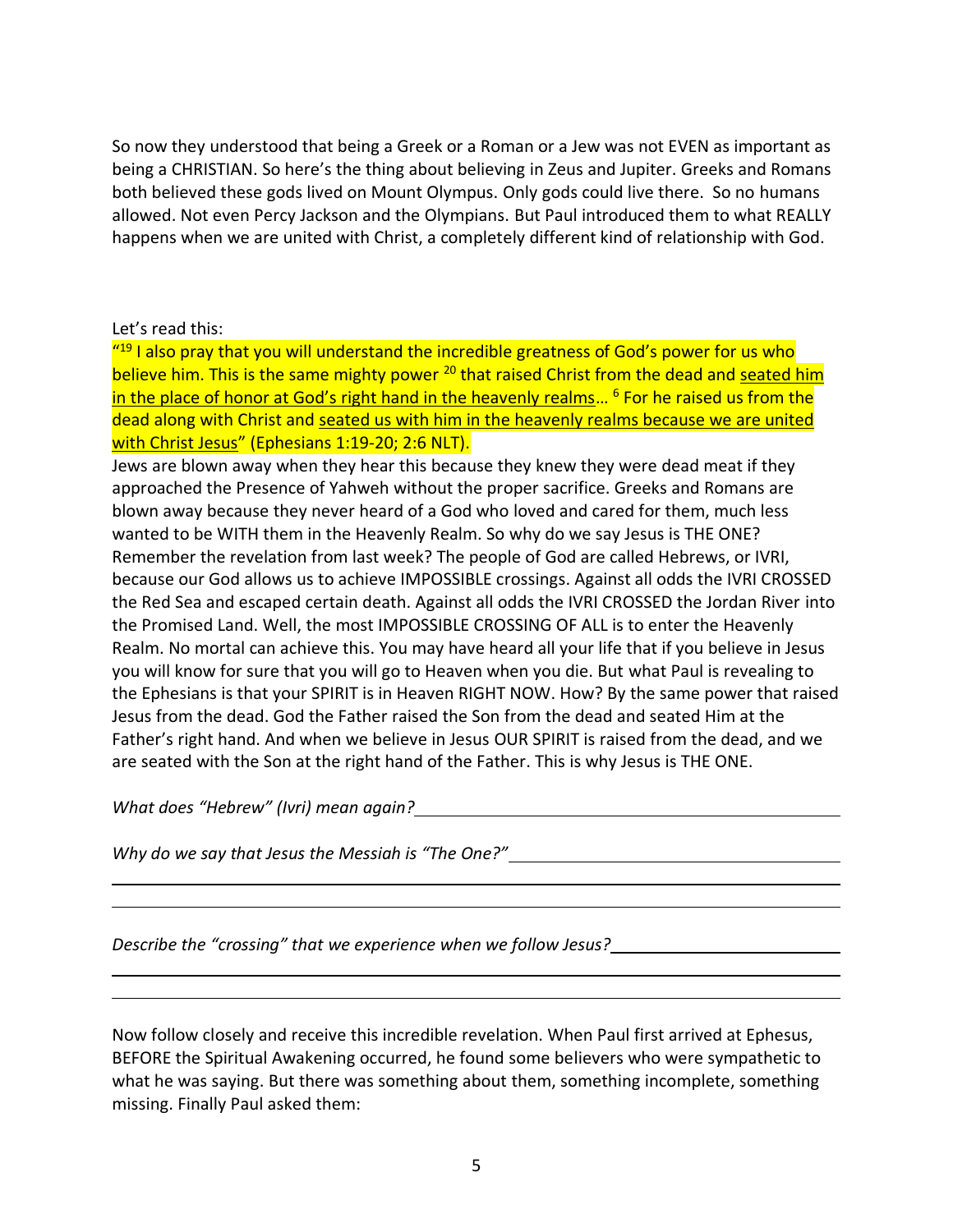"Did you receive the Holy Spirit when you believed?"

"No," they replied, "we haven't even heard that there is a Holy Spirit."

"Then what baptism did you experience?" Paul asked.

And they replied, "The baptism of John."

Paul said, "Oh! Well, John's baptism called for repentance from sin. But John himself told the people to believe in the one who would come later, meaning Jesus. As soon as they heard this, they were baptized in the name of the Lord Jesus. Then when Paul laid his hands on them, the Holy Spirit came on them, and they spoke in other tongues and prophesied. There were about twelve men in all" (Acts 19:1-4 NLT).

Normally when we say "baptism" we think of going down to the beach and getting ceremonially dunked in the water to proclaim that we believe in Jesus. We're always happy to give people that opportunity. But baptism is SO much more than a ceremony.

*"Baptism is a personal, immersive, experience of God."*

When Paul first met these Ephesian believers, into which God experience were they baptized?

Think of how Koreans make Kim Chee. They take ordinary cabbage and put it in a jar with that secret Kim Chee sauce. Then what? They let it MARINATE in there and the cabbage changes into Kim Chee! Which is the best? Well, everybody has their own opinion, of course, but the secret is to let the cabbage MARINATE. Everybody say "marinate." So in Acts 19 Paul is going to help these believers marinate or immerse themselves in the latest revelation of what God is doing.

*In your own words what is baptism?*

We actually see three baptisms here: the baptism of John (repentance), the baptism of Jesus (redemption), and the baptism of the Spirit (reconciliation). These disciples heard about John the Baptist, who said, "Repent! The Messiah is coming." So they've been marinating in repentance all this time, preparing for the coming of the Messiah. They meet Paul and he says, "The Messiah came already!" And they were like, "What? No way!" Paul said, "Yes way!" And they believed and received Jesus and they marinated in being redeemed by the Father.

*What is the baptism of John and what does that mean?*

*What is the baptism of Jesus and what does that mean?*

But then Paul said, "Wait, there's more."

"Really? What could be better than being forgiven by God?" they asked.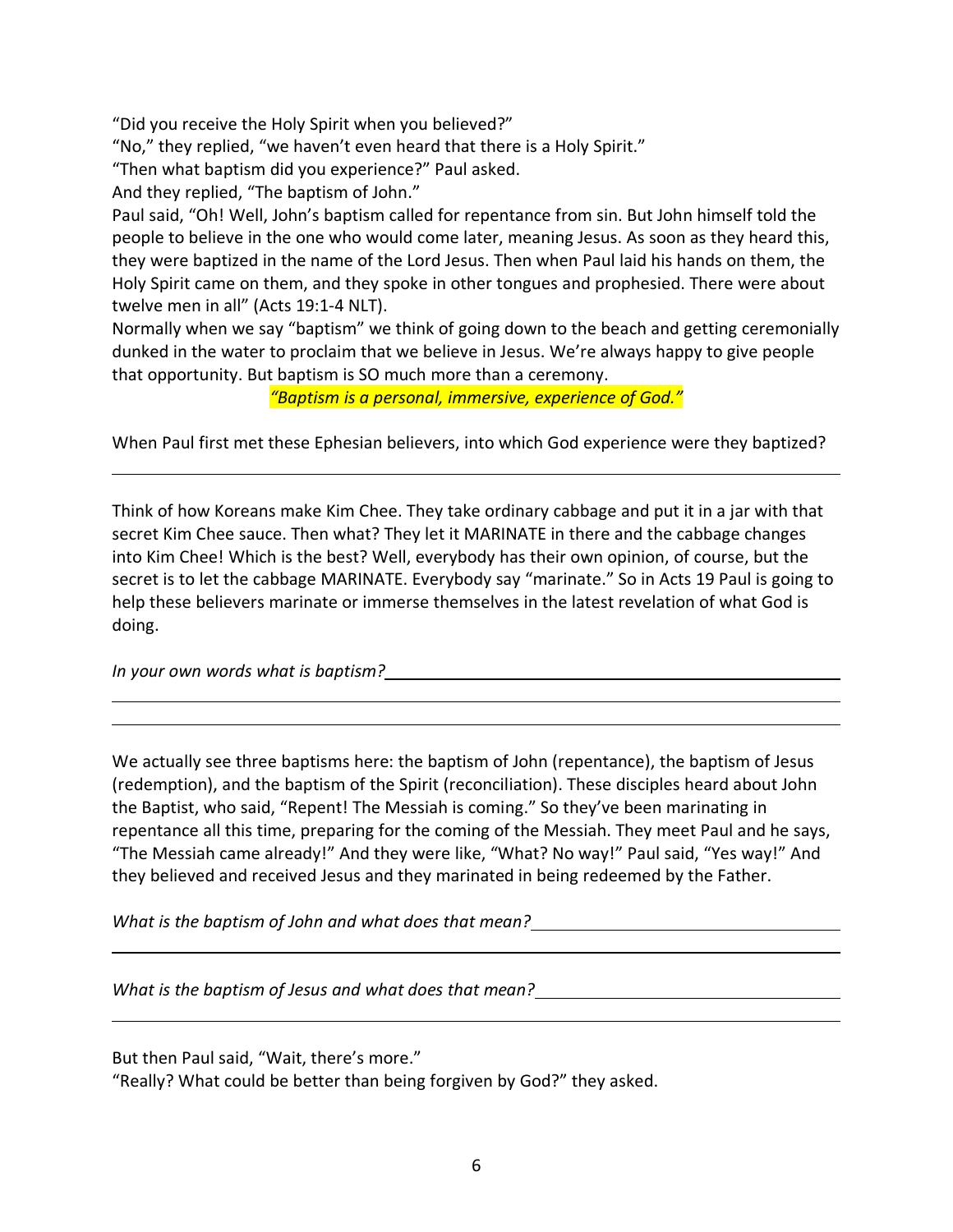Paul said, "God wants to be with us forever! We're not just forgiven we are perfectly reconciled with God because of Jesus. In fact, He wants to live WITHIN US, INSIDE US right now! He wants us to--here it is--CARRY His Presence on the Earth. Do you want that?" And they said, "This is too good to be true! Yes! Yes!"

And just then Paul laid his hands on them and they were baptized in the Holy Spirit, filled to overflowing with the Spirit of God. They began to speak in tongues and prophesy. Now they were marinating in the Holy Spirit. They were baptized or immersed in the Spirit.

*What is the baptism of the Spirit and what does that mean?*

The Church has focused so much on tongues and prophecy, we missed the BIG PICTURE. I pray in tongues all the time. But don't miss the Manifest Presence because we're too enamored by the manifestations present.

*How might the Church be distracted by charismatic gifts?*

Remember that God is 3 persons, 1 God, right? Father, Son, and Who? Holy Spirit. So if the Holy Spirit is within you, and the Holy Spirit is in the Trinity, then where does that put you? Because of Jesus, now there are human beings in the Godhead. Listen, on Christmas we're so amazed that God became man, but did you get the revelation that now there's a human being within God? No, it doesn't mean you're God, silly. "Make them ONE," Jesus prayed, "as I am ONE with You and You are one with Me, make them ONE IN US." By baptizing us in the Holy Spirit we have become ONE with the Father and the Son. God is Father, Son, and Holy Spirit, and the Spirit is WITHIN US, so now we are ONE with God. We can hear God's voice. We can receive revelation. We are not worried or stressed because we are ONE with God. We can co-create the Kingdom of God on Earth as it is in Heaven. All this happened because of Jesus! And that's why we call HIM "THE ONE." When we are united with Jesus, He unites us with the Father. Jesus immerses us in the Spirit so now we are ONE with the Father and ONE with the Son. Isn't that the most amazing thing ever?

*What is the MAJOR SIGNIFICANCE of the baptism of the Holy Spirit?*

Remember all this happened when Paul first arrived at Ephesus. When more and more believers were marinated in the secret sauce of the Holy Spirit, revival broke out! Why? Because the death and resurrection of Jesus made it possible for them to experience the most impossible CROSSING of all. The people of God, the IVRI, had crossed from death into life, from flesh into the Spirit, from hell into the Heavenly Realm, from separation and isolation to perfect union with God. By the power of the CROSS, the IVRI had CROSSED the ultimate abyss created by our SIN into the ULTIMATE PROMISED LAND--the Presence of God in the Heavenly Realms.